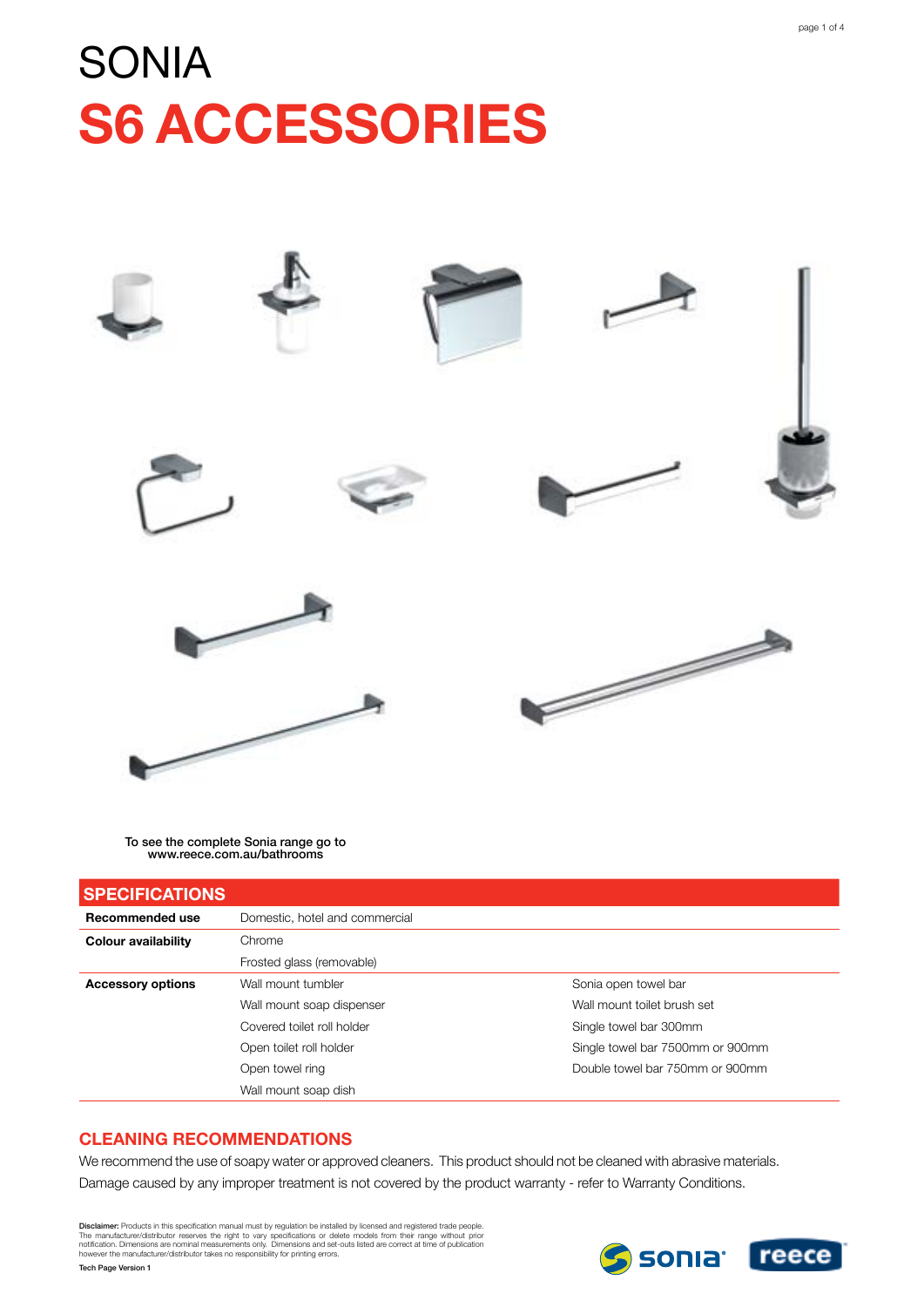### SONIA **s6 ACCESSORIES**

















Dimensions are nominal measurements only.

**sonia** reece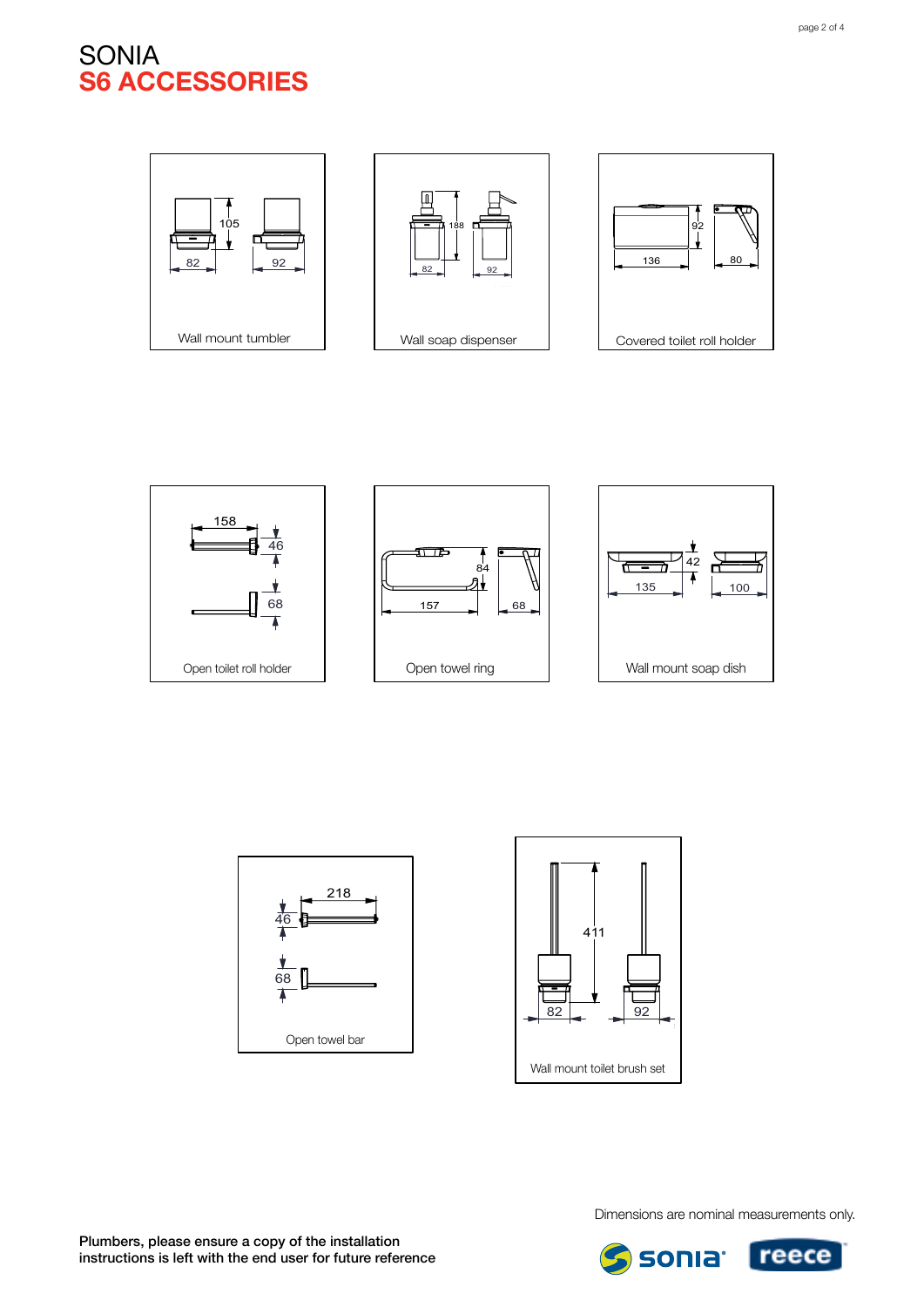# SONIA **s6 ACCESSORIES**